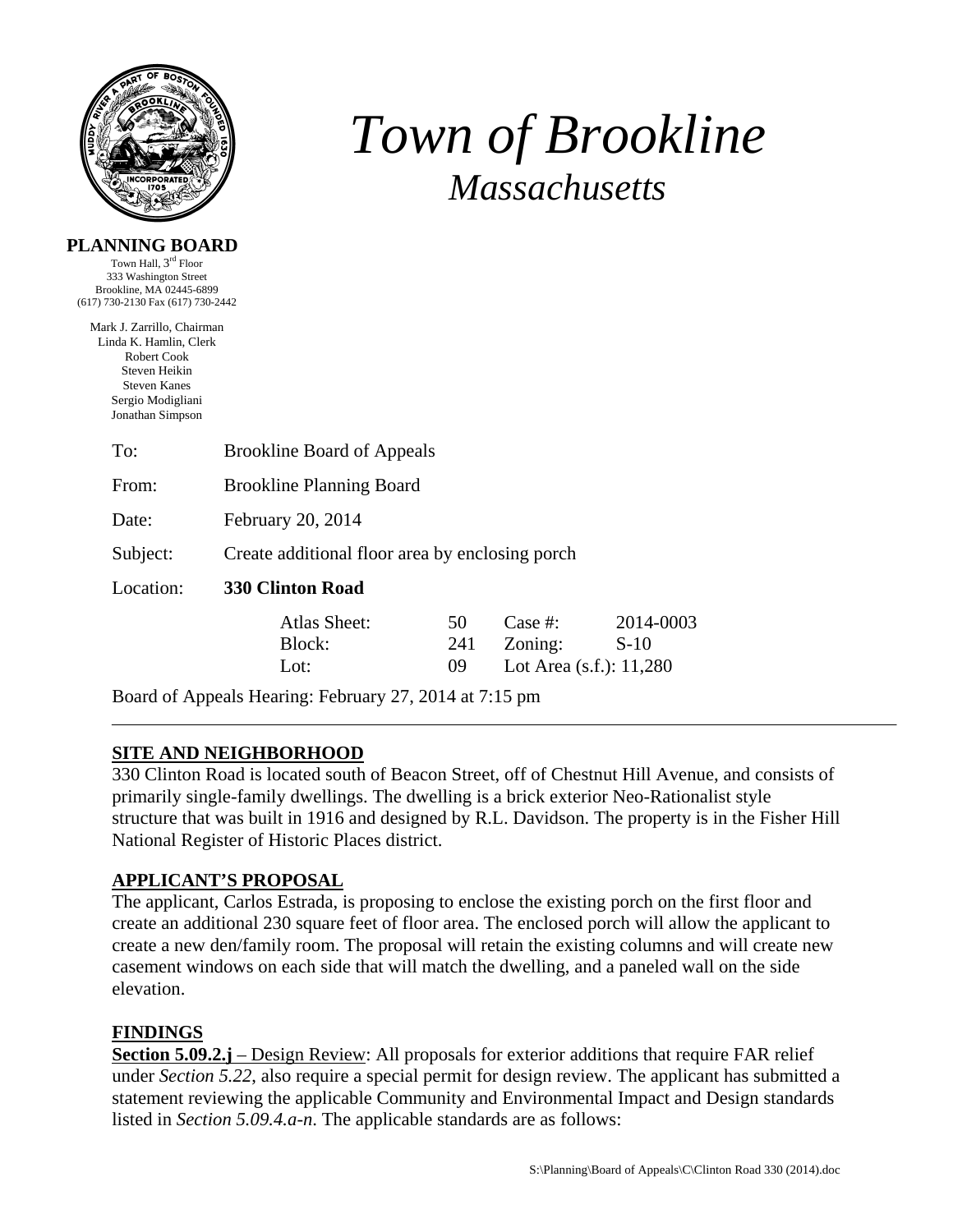*Preservation of Trees and Landscape:* The rear yard is primarily landscaped with grass, with large trees on the perimeter. The addition will not require the removal of trees or landscaping since it is on the existing footprint of the dwelling.

*Relation of Buildings to Environment:* The addition is consistent with the rest of the dwelling's style, and will not alter the environment.

*Relation of Buildings to the Form of the Streetscape and Neighborhood:* Since the addition is enclosing an existing porch, it will not alter the streetscape or neighborhood.

*Open Space:* The addition will not affect the existing open space on the property.

#### **Section 5.22.3.c** – Exceptions to Floor Area Ratio (FAR) for Residential Units

| <b>Dimensional Requirements</b> | <b>Allowed</b> | <b>Existing</b> | <b>Proposed</b> | <b>Relief</b>   |
|---------------------------------|----------------|-----------------|-----------------|-----------------|
| <b>Floor Area Ratio</b>         | .30            | .29             | .31             |                 |
| <b>FAR Percentage</b>           | 100%           | 96%             | 103%            | Special Permit* |
| <b>Floor Area</b>               | 3,384 s.f.     | $3,338$ s.f.    | $3,568$ s.f.    |                 |

\*Under Section 5.22.3.c, the Board of Appeals may by special permit allow an increase in floor area for an exterior addition that is less than or equal to 350 square feet, provided that the addition does not result in a floor area that is over 150% of the allowed floor area.

#### **Section 8.02.2 –** Alteration or Extension

A special permit is required to alter a pre-existing non-conforming structure.

## **PLANNING BOARD COMMENTS**

The Planning Board is supportive of the proposal to convert the existing porch to additional floor area. The applicant worked with Preservation Staff to retain enough of the existing structure that the addition would not be considered demolition and could be easily converted back into unfinished floor area. The Board finds the design of the addition to be attractive and appreciates the effort to retain the existing columns and roof. The Board did not feel it was necessary to retain the balusters, as it would create a great deal more maintenance for the homeowner.

### **Therefore, the Planning Board recommends approval of the plans by John Tankard, Architect, dated 12/18/13, subject to the following conditions:**

- 1. Prior to the issuance of a building permit, final plans and elevations, shall be submitted subject to the review and approval of the Assistant Director of Regulatory Planning. A revised scheme of the balustrades can be substituted for the existing plan.
- 2. Prior to the issuance of a building permit, the applicant shall submit to the Building Commissioner for review and approval for conformance to the Board of Appeals decision: 1) final floor plans and building elevations stamped and signed by a registered architect; and 2) evidence that the Board of Appeals decision has been recorded at the Registry of Deeds.